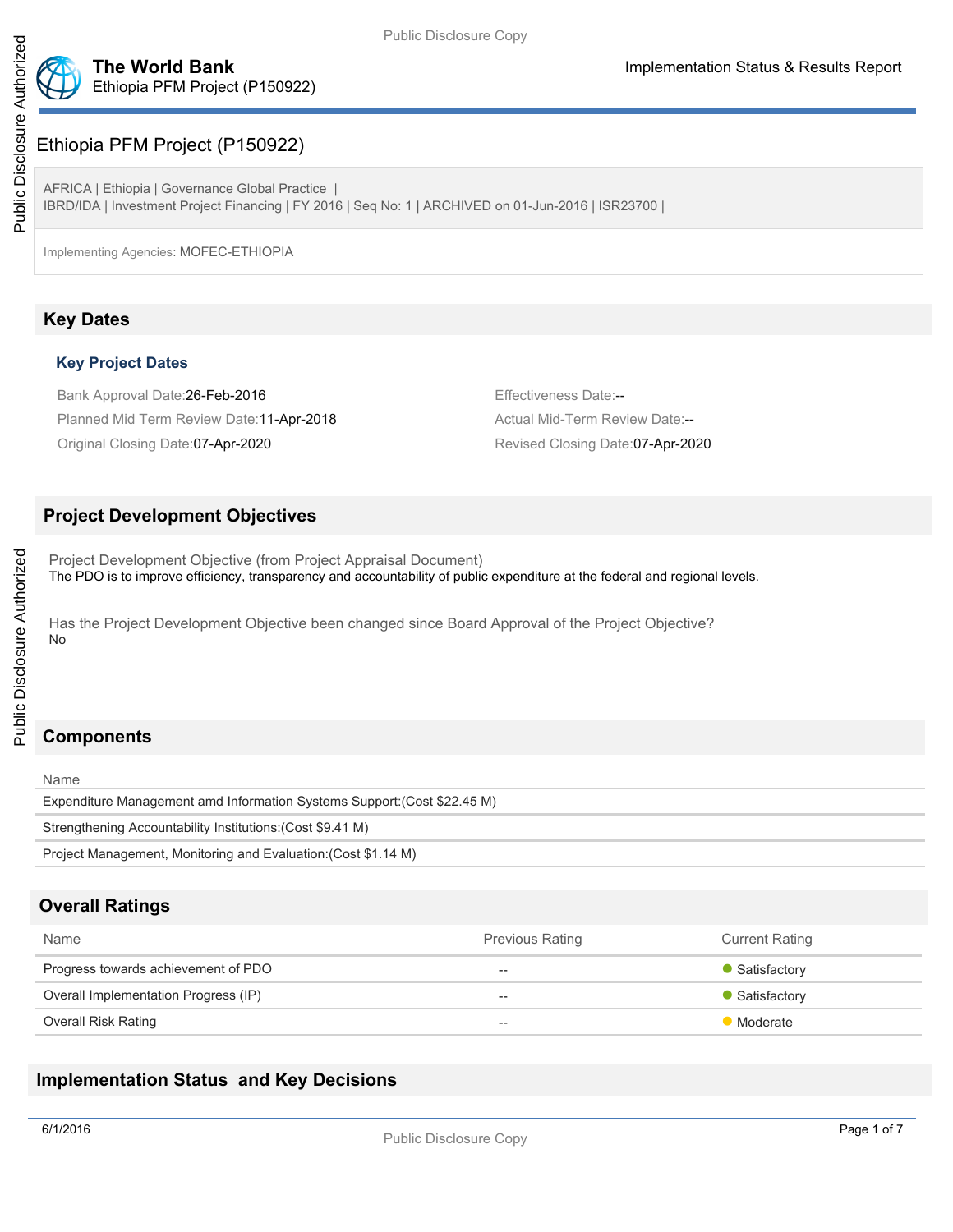



The project has been declared effective on May 18, 2016.

Progress towards implementation is satisfactory.

The Government-funded IFMIS roll-out bidding process will likely be completed in October 2016. This may delay the launch of some activities of component 1 (highly dependent on IFMIS roll-out).

The team will monitor this carefully and consider all possibilities to start the activities not directly related to the IFMIS roll-out.

# **Risks**

### **Systematic Operations Risk-rating Tool**

| <b>Risk Category</b>                                            | Rating at Approval | <b>Previous Rating</b> | <b>Current Rating</b> |
|-----------------------------------------------------------------|--------------------|------------------------|-----------------------|
| <b>Political and Governance</b>                                 | • Moderate         | $-$                    | • Moderate            |
| Macroeconomic                                                   | • Moderate         | $-$                    | • Moderate            |
| Sector Strategies and Policies                                  | • Moderate         | $-$                    | • Moderate            |
| Technical Design of Project or Program                          | • Moderate         | $-$                    | • Moderate            |
| Institutional Capacity for Implementation and<br>Sustainability | • Substantial      | $-$                    | • Substantial         |
| Fiduciary                                                       | • Moderate         | $-$                    | • Moderate            |
| <b>Environment and Social</b>                                   | • Moderate         | $-$                    | • Moderate            |
| <b>Stakeholders</b>                                             | • Moderate         | $-$                    | • Moderate            |
| Other                                                           | $- -$              | $-$                    | $- -$                 |
| Overall                                                         | • Moderate         | $- -$                  | • Moderate            |

# **Results**

## **Project Development Objective Indicators**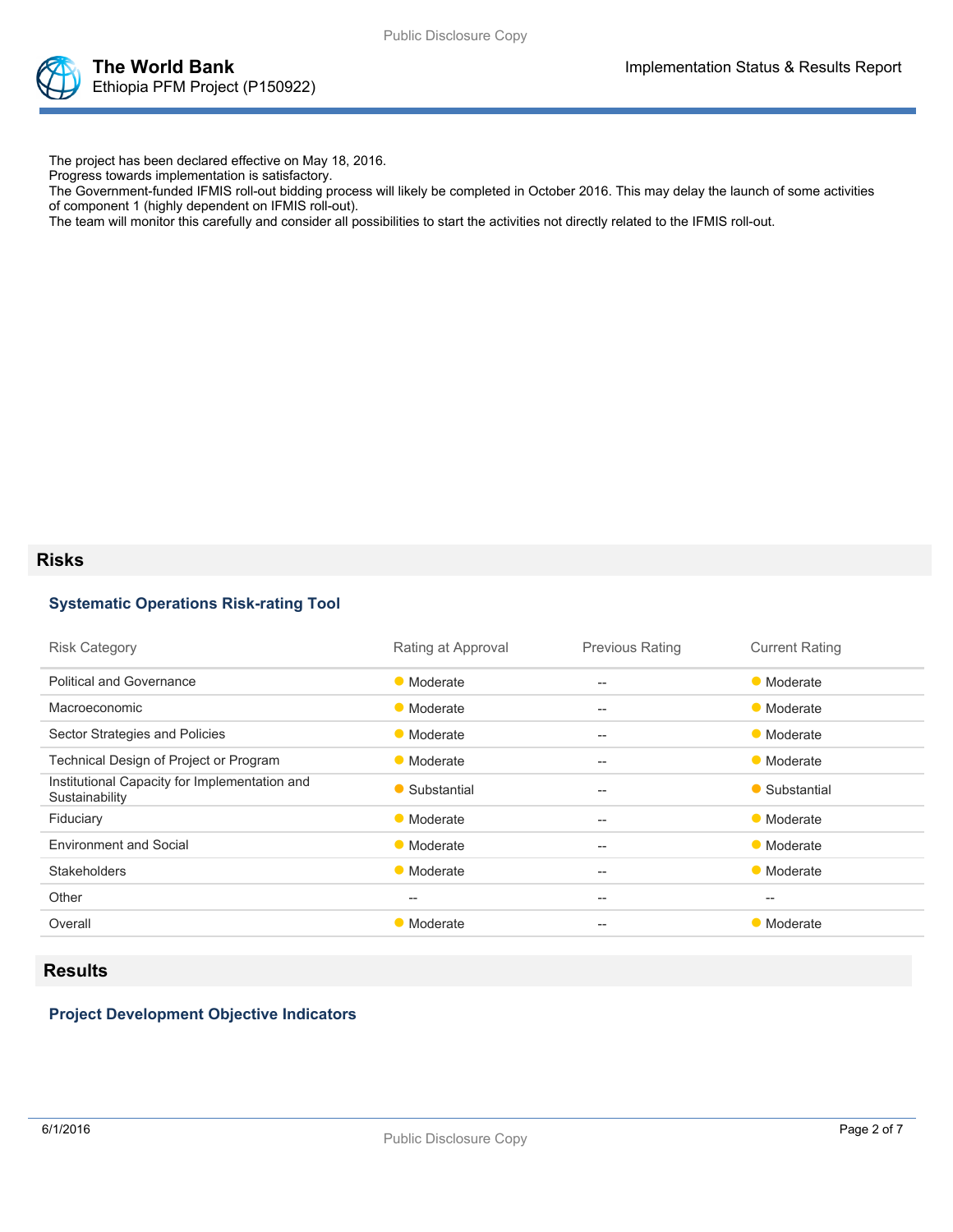

### Reduced cash float for the Federal and Regional Governments (in percent of the annual federal budget) (Percentage, Custom)

|       | <b>Baseline</b> | Actual (Previous) | Actual (Current) | End Target  |
|-------|-----------------|-------------------|------------------|-------------|
| Value | 22.00           | $--$              | 22.00            | 18.70       |
| Date  | 30-Dec-2015     | $- -$             | 19-May-2016      | 08-Apr-2020 |

#### Timely disclosure of key fiscal/budget documents (Months, Custom)

|       | <b>Baseline</b> | Actual (Previous) | Actual (Current) | End Target  |
|-------|-----------------|-------------------|------------------|-------------|
| Value | 24.00           | $- -$             | 24.00            | 9.00        |
| Date  | 30-Dec-2015     | $- -$             | 19-May-2016      | 08-Apr-2020 |

#### ▶ Target agencies progressively increase number of contracts awarded within agreed benchmark of 180 days for works contrcts > US\$5million & Goods >US\$500,000 (Percentage, Custom)

|       | <b>Baseline</b> | Actual (Previous)                     | Actual (Current) | End Target  |
|-------|-----------------|---------------------------------------|------------------|-------------|
| Value | 10.00           | $\overline{\phantom{m}}$              | 10.00            | 50.00       |
| Date  | 30-Dec-2015     | $\hspace{0.05cm}$ – $\hspace{0.05cm}$ | 19-May-2016      | 08-Apr-2020 |

#### Increase in the percentage of audits conforming to International Standards of Supreme Audit Institutions (Text, Custom)

|       | <b>Baseline</b> | Actual (Previous) | Actual (Current) | End Target  |
|-------|-----------------|-------------------|------------------|-------------|
| Value | <b>TBC</b>      | $- -$             | <b>TBC</b>       | $- -$       |
| Date  | 30-Dec-2015     | $- -$             | 19-May-2016      | 31-Dec-2020 |

#### Direct Beneficiaries, who are recipients of the training provided by the project (disaggregated by Gender) (Number, Custom)

|       | Baseline | Actual (Previous) | Actual (Current) | End Target |
|-------|----------|-------------------|------------------|------------|
| Value | 47000.00 | $- -$             | 47000.00         | 84000.00   |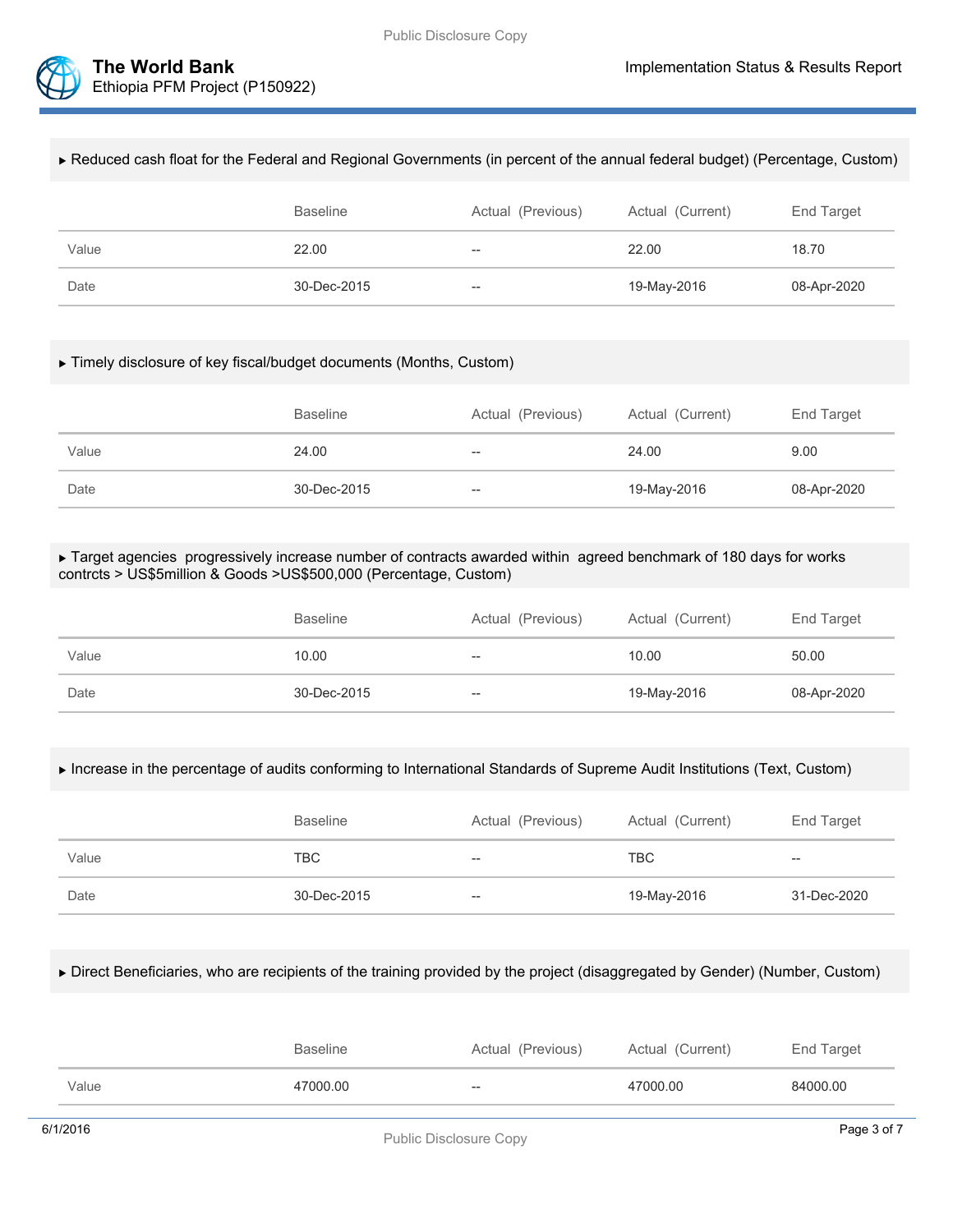

| Date | 30-Dec-2015 | $- -$ | 19-May-2016 | 08-Apr-2020 |
|------|-------------|-------|-------------|-------------|

### Overall Comments

### **Intermediate Results Indicators**

 Increase in budget execution rate in targeted sectors (Health, Education, Agriculture, and Water) - in percent of budgeted expenditure in sector at the Regional level (Percentage, Custom)

|       | <b>Baseline</b> | Actual (Previous)                                   | Actual (Current) | End Target  |
|-------|-----------------|-----------------------------------------------------|------------------|-------------|
| Value | 55.00           | $--$                                                | 55.00            | 75.00       |
| Date  | 30-Dec-2015     | $\hspace{0.05cm} -\hspace{0.05cm} -\hspace{0.05cm}$ | 19-May-2016      | 08-Apr-2020 |

#### Rolling out of the new Chart of Accounts at the Federal Level to facilitate expenditure reporting by PBB (Text, Custom)

|       | <b>Baseline</b>                                | Actual (Previous) | Actual (Current)                               | End Target              |
|-------|------------------------------------------------|-------------------|------------------------------------------------|-------------------------|
| Value | Only approved budget<br>disclosed on PBB basis | --                | Only approved budget<br>disclosed on PBB basis | 100 federal<br>entities |
| Date  | 30-Dec-2015                                    | $- -$             | 19-May-2016                                    | 08-Apr-2020             |

#### Percent of contracts awarded using competitive procurement methods in targeted agencies. (Percentage, Custom)

|       | <b>Baseline</b> | Actual (Previous) | Actual (Current) | End Target  |
|-------|-----------------|-------------------|------------------|-------------|
| Value | 50.00           | $- -$             | 50.00            | 70.00       |
| Date  | 30-Dec-2015     | $- -$             | 19-May-2016      | 08-Apr-2020 |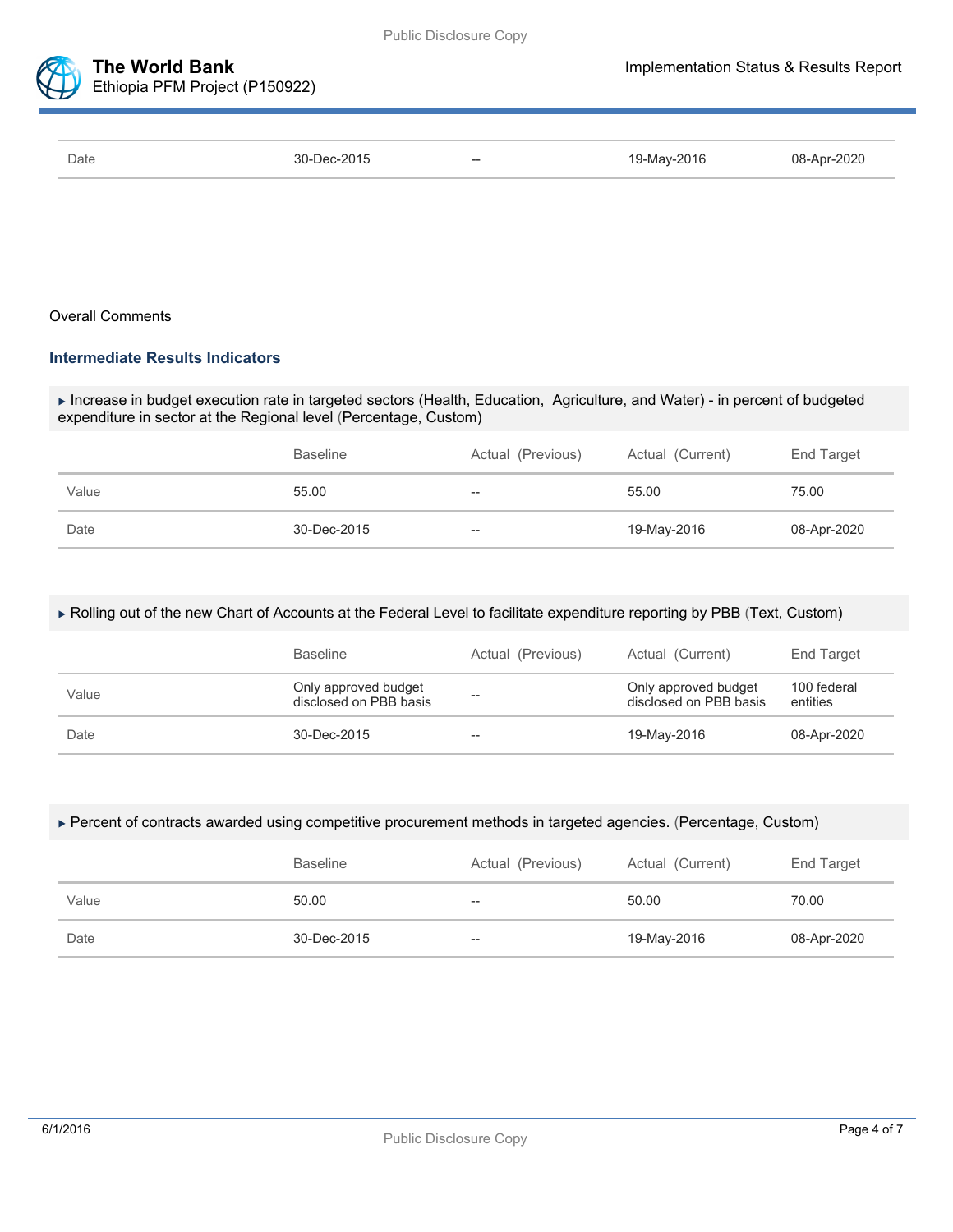

### e-GP developed and installed at FPPA and in all E-GP target agencies at Federal level (Percentage, Custom)

|       | <b>Baseline</b> | Actual (Previous)        | Actual (Current) | End Target  |
|-------|-----------------|--------------------------|------------------|-------------|
| Value | 0.00            | $\overline{\phantom{a}}$ | 0.00             | 6.00        |
| Date  | 30-Dec-2015     | $\hspace{0.05cm}$        | 19-May-2016      | 08-Apr-2020 |

#### IT and Forensic audits completed by OFAG (Number, Custom)

|       | <b>Baseline</b> | Actual (Previous) | Actual (Current) | End Target  |
|-------|-----------------|-------------------|------------------|-------------|
| Value | 0.00            | $\hspace{0.05cm}$ | 0.00             | 15.00       |
| Date  | 30-Dec-2015     | $\hspace{0.05cm}$ | 19-May-2016      | 08-Apr-2020 |

#### Issuance of national professional accountancy qualification certificate at least at a Technician level (Number, Custom)

|       | <b>Baseline</b> | Actual (Previous) | Actual (Current) | End Target  |
|-------|-----------------|-------------------|------------------|-------------|
| Value | 0.00            | $- -$             | 0.00             | 100.00      |
| Date  | 30-Dec-2015     | $-\!$             | 19-May-2016      | 08-Apr-2020 |

#### Woredas whose Finance and Budget Standing Committee members are trained to undertake audit follow-up (Percentage, Custom)

|       | <b>Baseline</b> | Actual (Previous) | Actual (Current) | End Target  |
|-------|-----------------|-------------------|------------------|-------------|
| Value | 10.00           | $- -$             | 10.00            | 85.00       |
| Date  | 30-Dec-2015     | $\hspace{0.05cm}$ | 19-May-2016      | 08-Apr-2020 |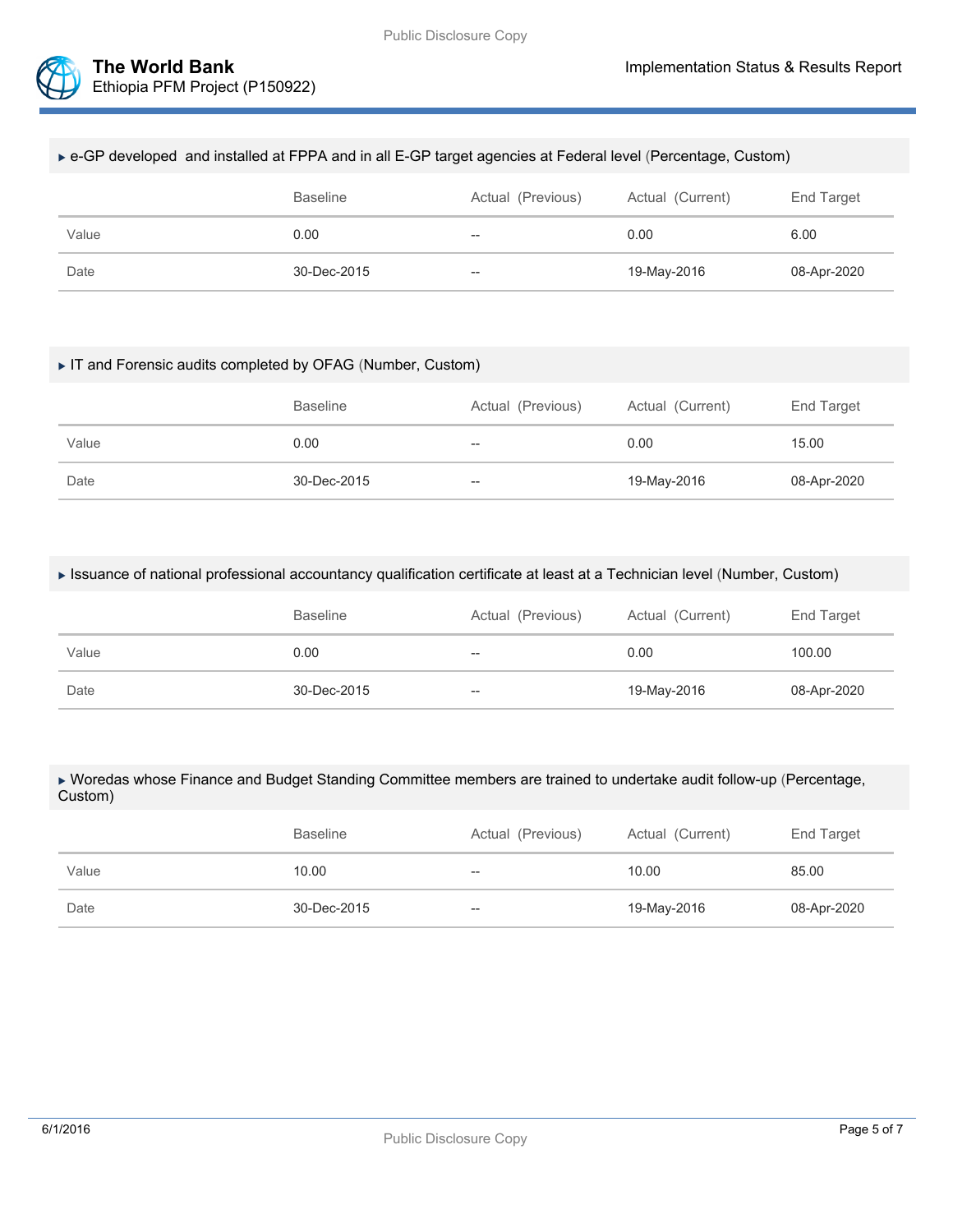

## Woredas posting simplified budget and execution reports to the citizens (Percentage, Custom)

|       | <b>Baseline</b> | Actual (Previous) | Actual (Current) | End Target  |
|-------|-----------------|-------------------|------------------|-------------|
| Value | 90.00           | $-$               | $- -$            | 95.00       |
| Date  | 30-Dec-2015     | $\hspace{0.05cm}$ | $- -$            | 08-Apr-2020 |

#### Overall Comments

# **Data on Financial Performance**

## **Disbursements (by loan)**

| Project                    | Loan/Credit/TF | <b>Status</b>    | Currency      | Original | Revised      | Cancelled                 | <b>Disbursed</b> | Undisbursed        | <b>Disbursed</b>  |
|----------------------------|----------------|------------------|---------------|----------|--------------|---------------------------|------------------|--------------------|-------------------|
| P150922                    | IDA-57660      | Not<br>Effective | XDR           | 23.90    | 23.90        | 0.00                      | 0.00             | 23.90              | 0%                |
| <b>Key Dates (by loan)</b> |                |                  |               |          |              |                           |                  |                    |                   |
| Project                    | Loan/Credit/TF | <b>Status</b>    | Approval Date |          | Signing Date | <b>Effectiveness Date</b> |                  | Orig. Closing Date | Rev. Closing Date |
| P150922                    | IDA-57660      | Not<br>Effective | 26-Feb-2016   |          | 17-Mar-2016  | $-\!$                     |                  | 07-Apr-2020        | 07-Apr-2020       |

### **Cumulative Disbursements**